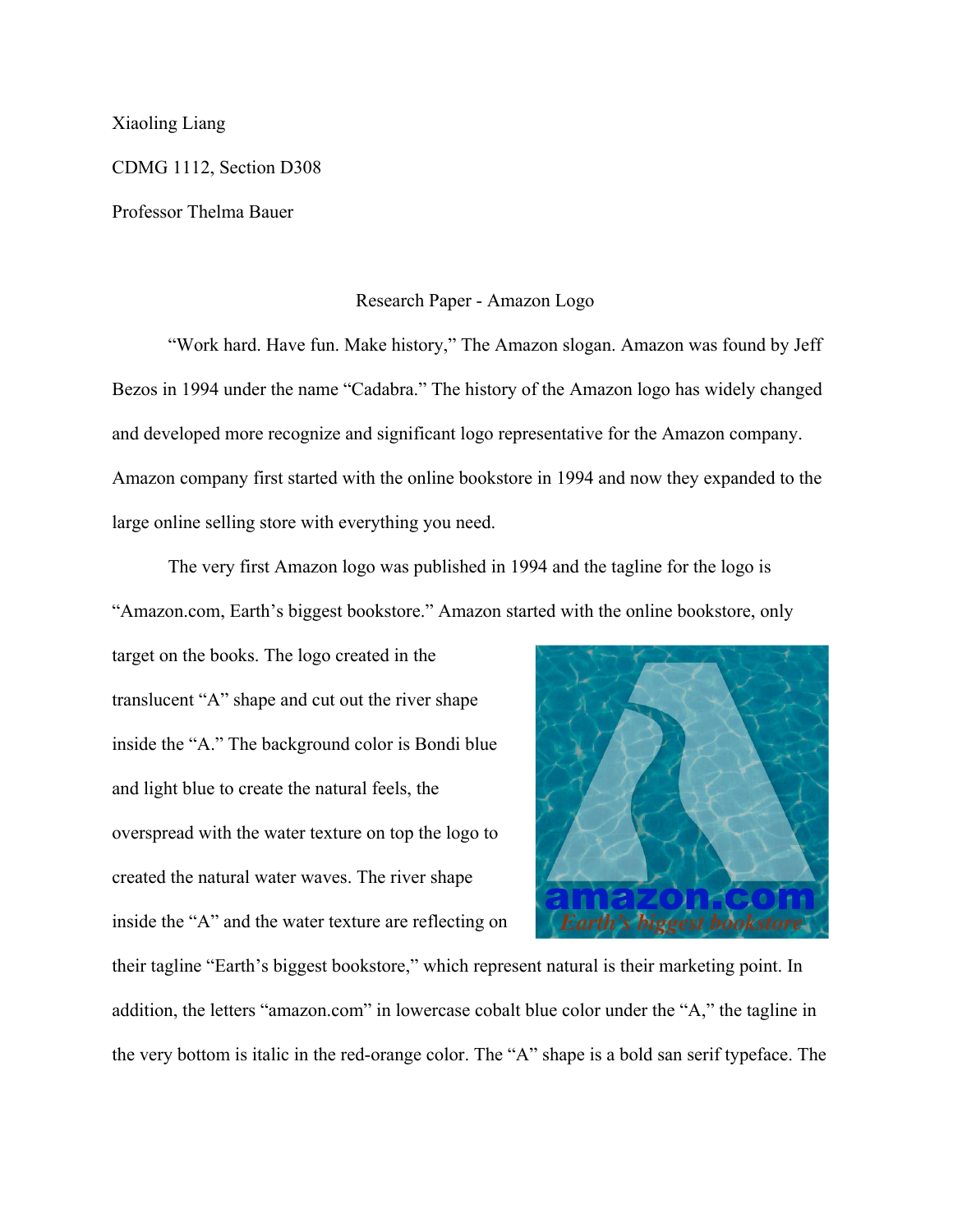logo was very creative and interesting to explore more. It's a san serif typeface for the "amazon.com" and the internet did not verify what font is that. The slogan on the bottom is in italic and serif typeface. Use two different typefaces, weights, colors, and styles to creates contrast and provide attention to both texts.

In 1998, Amazon has expanded their market and added music collection. They re-created the logo for the invitation of the music collection, "A large music selection was added to their collection of books and Amazon decided to market

these new products. To that end they created a logo that advertised exactly what they offered." The new logo is more involved with typography and less graphic in the logo. The updated logo is clearer and recognizable than the early one. The logo in 1994 is more dramatic and the 1998 is cleaner looking. The



1998

logo created in the typeface Officina Sans, but have a different weight to the letters. For instance, the word "amazon" is in bold and the ".com" is regular weight, on top the "amazon.com" is "BOOKS, MUSIC & MORE" is all uppercase and very light weight. The different weight of



graphic in the logo is the gold curve underlines the "amazon.com," only added the curve and made the logo more vital.

each words it created the contrast in the logo. The only

2000

In 2000, Amazon has expanded their company and bring in more products to sell on amazon.com. From now on,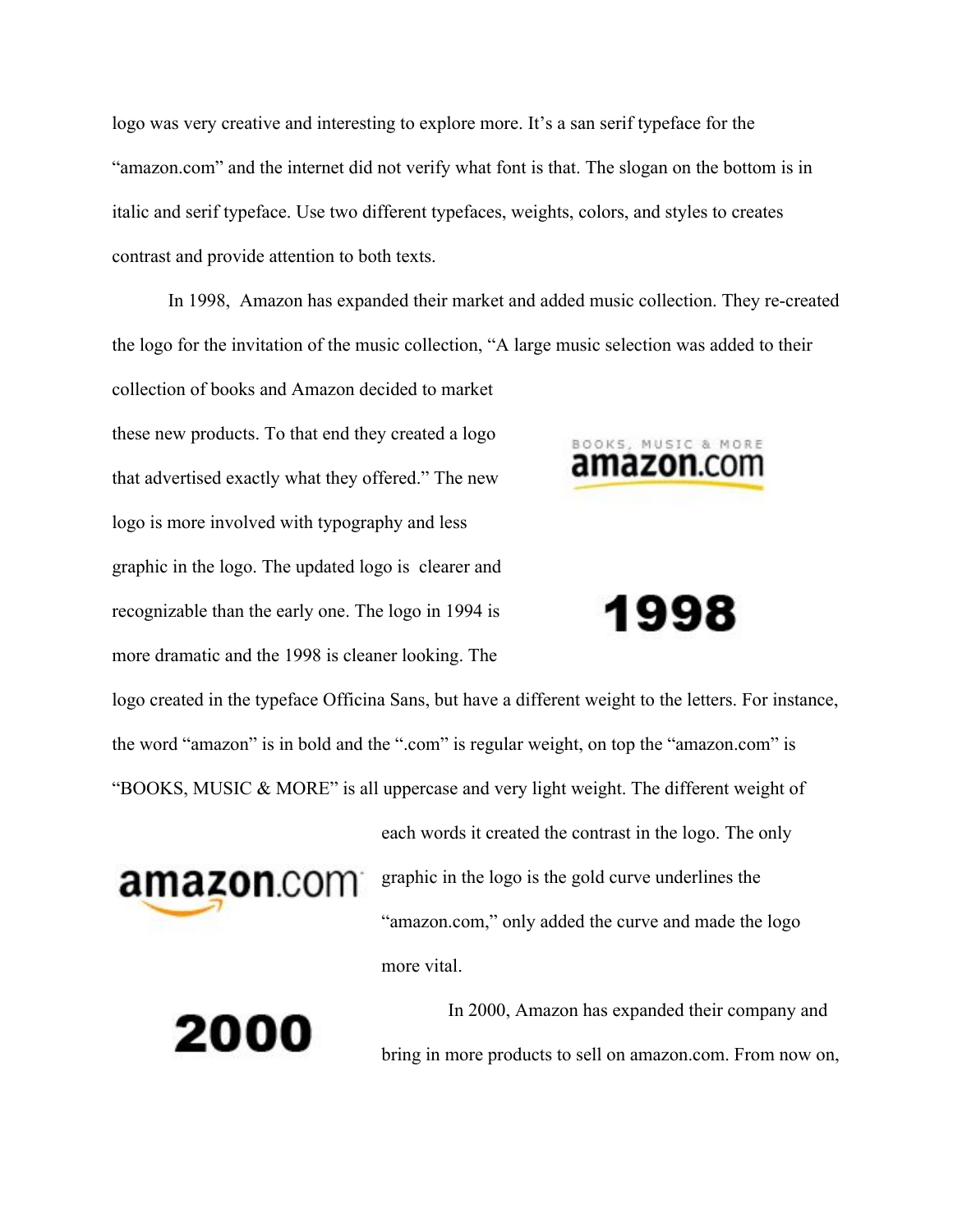amazon is not only selling books and music, they sell things you need. Therefore, the new logo was more recognizable and clean. The logo only included the web address and a curve arrow design element into the logo. Turner Duckworth who designed the Amazon logo in 2000. He kept the original font for the logo itself and removed the extra information beside the web. He has enhance the gold underline curve to an orange arrow key, and the arrow point direction is meaningful. The arrow points to a to z in the "amazon.com"and this represents Amazon.com sells everything from a to z; and also, the arrow curve is a smile shape and this represents they have a good customer service.

A logo's development shows the company growth. From 1994 to now and continues on, amazon.com has expanded and grown. In 1994, amazon is just a online bookstore and now amazon is a global online selling market who sells everything. Through the daily use to technology. Amazon.com is a 24/7 online store and offer the best services to their customers. They had expended and provided great deal to their customers---Amazon Prime; when you join the amazon prime member you can get free shipping in all of your orders in the fastest 2-days shipping. The company has been expanded and developed. The logo were float with the company expanded and has become cleaner and recognizable, especially with the telltale arrow with the prominent "smile."

> OOKS, MUSIC & MOR **amazon**.com

> > 1998

**amazon**.com

2000